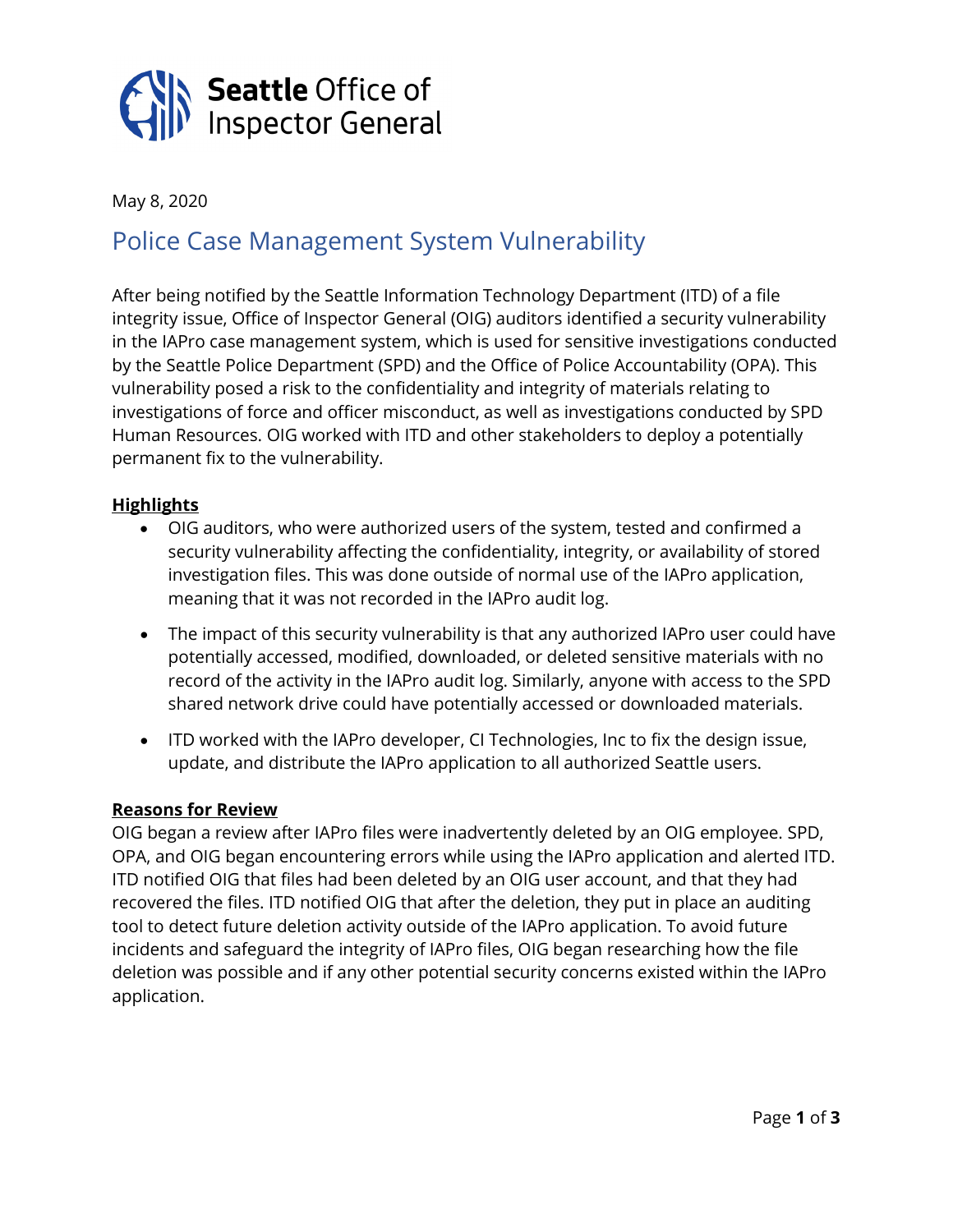

## **Causes of Security Vulnerability**

During the review, OIG auditors found a security vulnerability in the design of the application and a specific type of remote file storage used by Seattle since the installation of the software in 2014. The parent company of IAPro, CI Technologies, Inc., confirmed the security vulnerability and acknowledged that other customers had experienced similar issues.

## **OIG Tested and Confirmed Security Vulnerability**

Using the security vulnerability, OIG auditors were able to view and open SPD and OPA investigation files related to investigation and review of use of force. OIG was also able to access SPD Human Resources files but deliberately did not open these files out of an abundance of caution. [1](#page-1-0) This access was not through normal use of the IAPro application, meaning that it was not recorded in the IAPro audit log.

OIG auditors created a test case in the IAPro application with a sample Word document. Using the security vulnerability, auditors were able to access the document and modify it. The IAPro audit log showed no record of the file being accessed or modified.

## **Security Vulnerability Allowed Unauthorized Access of IAPro Files**

IAPro generates an internal audit trail of user activity within the application. This includes records of access to investigation files, including actions such as adding, modifying, or deleting files. However, OIG confirmed that the security vulnerability enabled authorized IAPro users to access, modify, download, or delete sensitive materials with no record of the activity in the IAPro audit log. Further, anyone with access to the SPD shared network drive but without an IAPro account would have been able to access or download materials. However, they would have had no ability to modify the data residing in the IAPro application.

OIG was unable to verify whether any material in IAPro had been compromised. Use of the vulnerability is difficult to trace, requiring timely, manual review of each file suspected of having been accessed, altered, or downloaded. Because records are perishable and may not be accessible after a certain length of time has passed, an analysis of the application's

<span id="page-1-0"></span> $1$  OIG accesses SPD and OPA investigation files through the course of its routine duties, and thus deemed the risk of opening these files using the security vulnerability to be low. However, OIG does not review SPD Human Resources files as part of its routine work, and so did not open these files using the vulnerability.